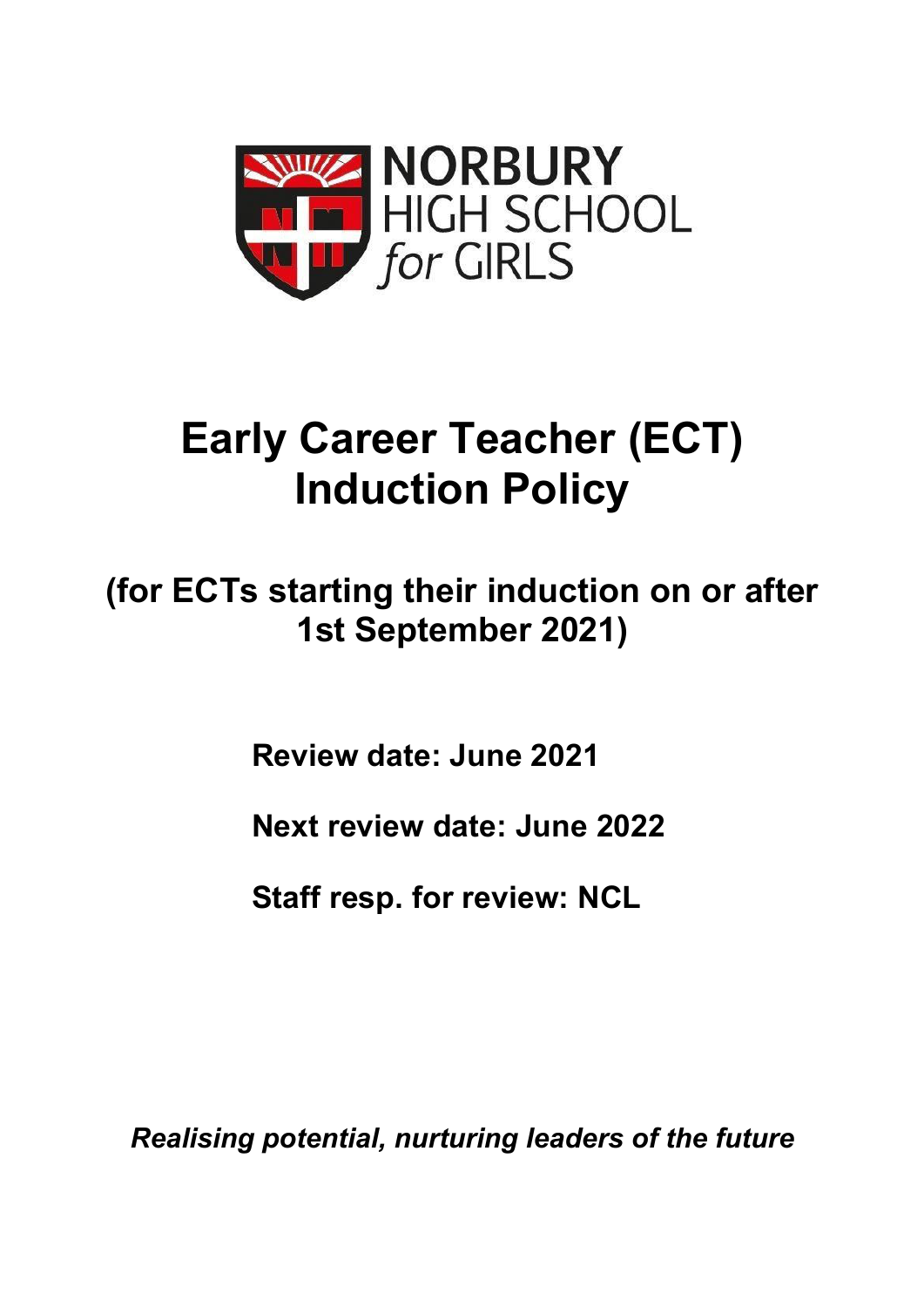## **Contents**

| 2              |
|----------------|
| 2              |
| 2              |
| 3              |
| $\overline{4}$ |
| 6              |
| 6              |
|                |

## **1. Aims**

The school aims to:

- Run an early career teacher (ECT) induction programme that meets all of the statutory requirements underpinned by the early career framework (ECF) from 1st September 2021
- Provide ECTs with a supportive environment that develops them and equips them with the tools to be effective and successful teachers
- Make sure all staff understand their role in the ECT induction programme

## **2. Newly qualified teacher (NQT) induction transitional arrangements**

This policy applies to ECTs who start their induction **on or after 1st September 2021**.

NQTs who have started but not completed their induction **before 1st September 2021** will continue to follow our NQT induction policy, which can be found on the school website. They have until 1st September 2023 to complete their induction within three terms (a single academic year) as outlined in previous NQT induction guidance. Where possible, at the discretion of the headteacher and appropriate body, we will also provide them with:

- An ECF-based induction for the remainder of the NQT's 1-year induction
- An induction mentor for the remainder of the NQT's 1-year induction

If they don't complete their induction by 1st September 2023, they will be required at this point to switch to the full ECT induction for the remainder of their induction period. Time already spent in induction will count towards the two-year ECT induction period.

## **3. Legislation and statutory guidance**

This policy is based on:

- The Department for Education's (DfE's) statutory guidance Induction for early career teachers (England) from 1st September 2021
- The Early career framework reforms
- The Education (Induction Arrangements for School Teachers) (England) Regulations 2012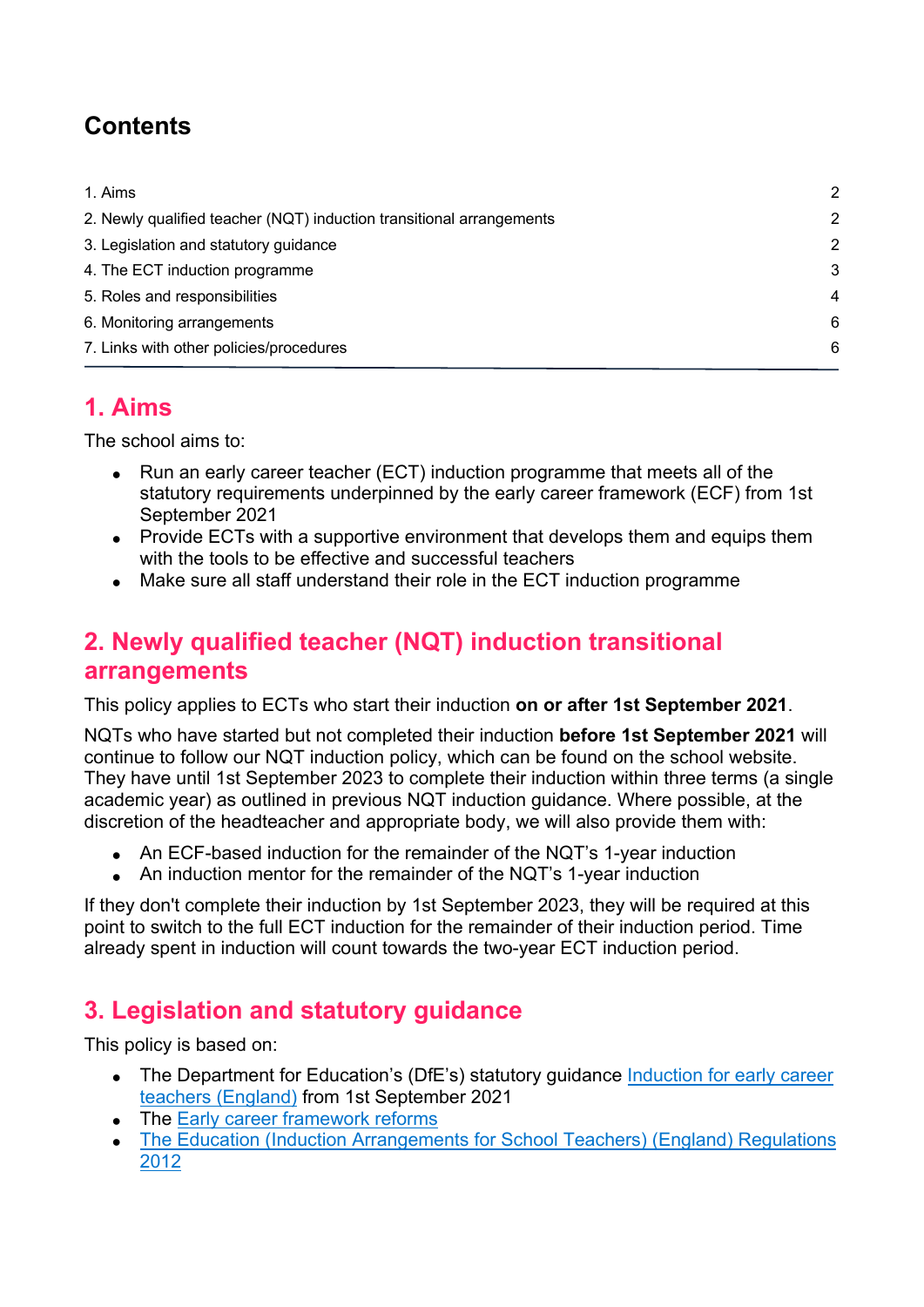The 'relevant standards' referred to below are the Teachers' Standards.

This policy complies with our school and MAT funding agreement and articles of association.

### **4. The ECT induction programme**

The induction programme will be underpinned by the ECF, enabling ECTs to understand and apply the knowledge and skills set out in the ECF.

Prior to the ECT serving their induction, the headteacher and appropriate body must agree that the post is suitable.

For a full-time ECT, the induction period will typically last for two academic years. Part-time ECTs will serve a full-time equivalent. Up to one term of continuous employment may count towards completion of the induction period.

The programme is quality assured by Octavo, our 'appropriate body'.

#### **4.1 Posts for induction**

Each ECT will:

- Be provided with the necessary employment tasks, experience and support to enable them to demonstrate satisfactory performance against the relevant standards throughout, and by the end of, the induction period
- Have an appointed induction tutor, who will have qualified teacher status (QTS)
- Have an appointed induction mentor, who will have QTS
- Have a reduced timetable to allow them to undertake activities in their induction programme; in their first year, this will be no more than 90% of the timetable of our existing teachers on the main pay range, and in their second year, this will be no more than 95% of the timetable of our existing teachers on the main pay range
- Regularly teach the same class or classes were possible
- Take part in similar planning, teaching and assessment processes to other teachers working in similar posts
- Not be given additional non-teaching responsibilities without appropriate preparation and support
- Not have unreasonable demands made upon them
- Not normally teach outside the age range and/or subjects they have been employed to teach
- Not be presented with unreasonably demanding pupil discipline problems on a dayto-day basis

#### **4.2 Support for ECTs**

We support ECTs with:

- Their designated induction tutor, who will provide day-to-day monitoring and support, and co-ordinate their assessments
- Their designated induction mentor, who will provide regular structured mentoring sessions and targeted feedback
- Observations of their teaching at regular intervals, and follow-up discussions with prompt and constructive feedback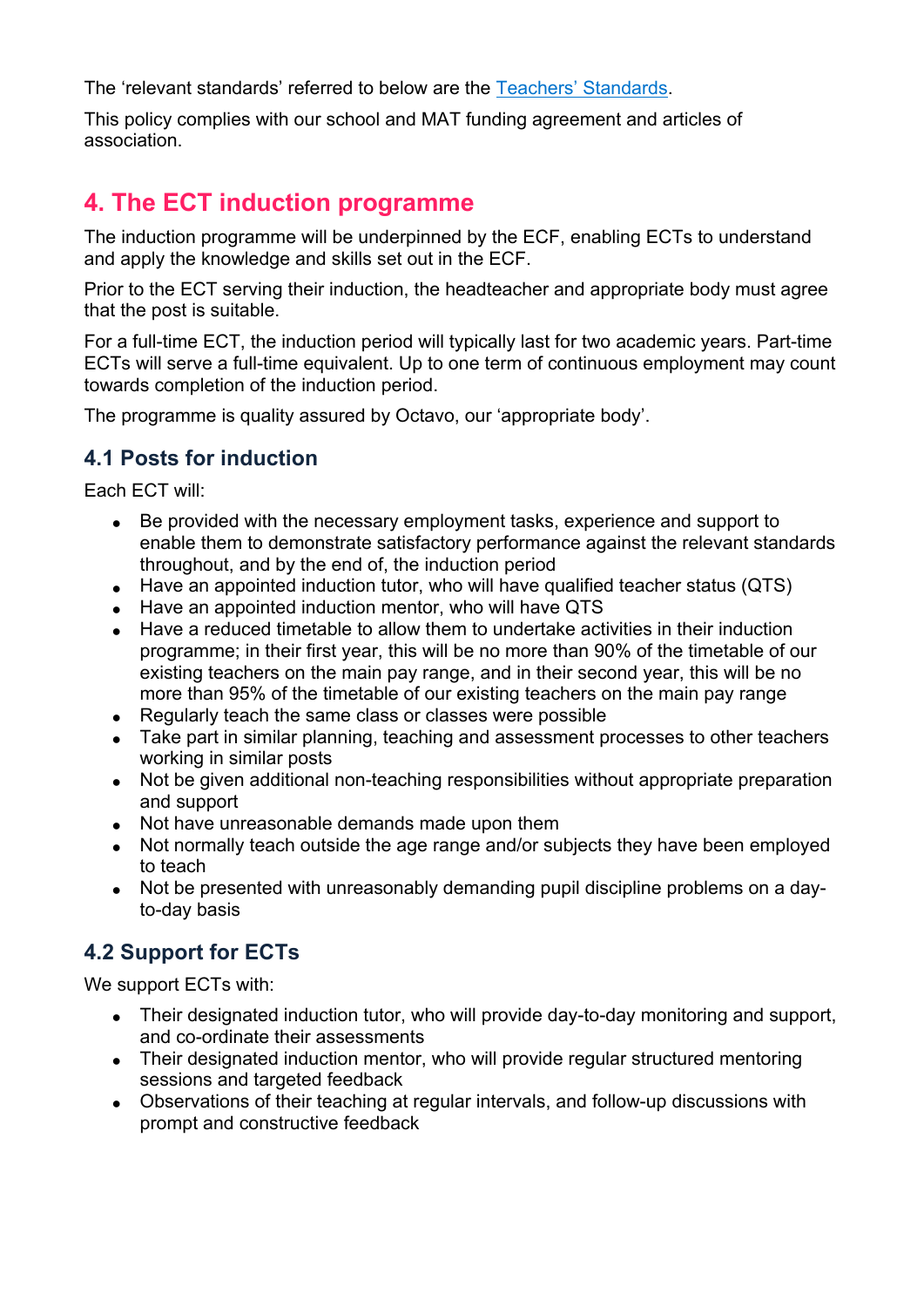- Regular professional reviews of their progress, to take place termly (except in terms where formal assessment is held), at which their induction tutor will review objectives and revise them in relation to the relevant standards and their current needs and strengths
- Chances to observe experienced teachers, either within the school or at another school with effective practice

#### **4.3 Assessments of ECT performance**

Formal assessment meetings will take place in the final term of the ECT's first year (term three) and the final term of their second year (term six) and will be carried out by the ECT mentor and signed off by the headteacher in collaboration with the Induction manager.

These meetings will be informed by clear and transparent evidence gathered from progress reviews during the preceding assessment period, and drawn from the ECT's work as a teacher and from their induction programme. Copies of the evidence relied on will be provided to the ECT and the appropriate body.

After each formal assessment meeting, a formal assessment report will be completed that clearly shows how the ECT is performing against the relevant standards. The headteacher will also recommend to the appropriate body in the final assessment report at the end of the programme as to whether the ECT's performance is satisfactory against the relevant standards.

The ECT will add their own comments, and the formal assessment report will be signed by the headteacher, induction tutor and the ECT.

A copy of the formal assessment report will then be sent to the appropriate body. The final assessment report will be sent within ten working days of the meeting, for the appropriate body to make the final decision on whether the ECT has passed their induction period.

In the event that the ECT leaves this post after completing one term or more but before the next formal assessment would take place, the induction tutor or headteacher should complete an interim assessment to ensure that the ECT's progress and performance since the last assessment is captured.

#### **4.4 At-risk procedures**

If it becomes clear during a termly progress review or at the first formal assessment point that the ECT is not making sufficient progress, additional monitoring and support measures will be put in place immediately, meaning:

- Areas in which improvement is needed are identified
- Appropriate objectives are set to guide the ECT towards satisfactory performance against the relevant standards
- An effective support programme is put in place to help the ECT improve their performance

The progress review record or formal assessment report will be shared with the appropriate body, alongside the support plan, for it to review.

If there are concerns about the ECT's progress during their subsequent progress reviews or formal assessment, as long as it is not the final formal assessment, the induction tutor or headteacher will discuss this with the ECT, updating objectives as necessary and revising the support plan for the next assessment period.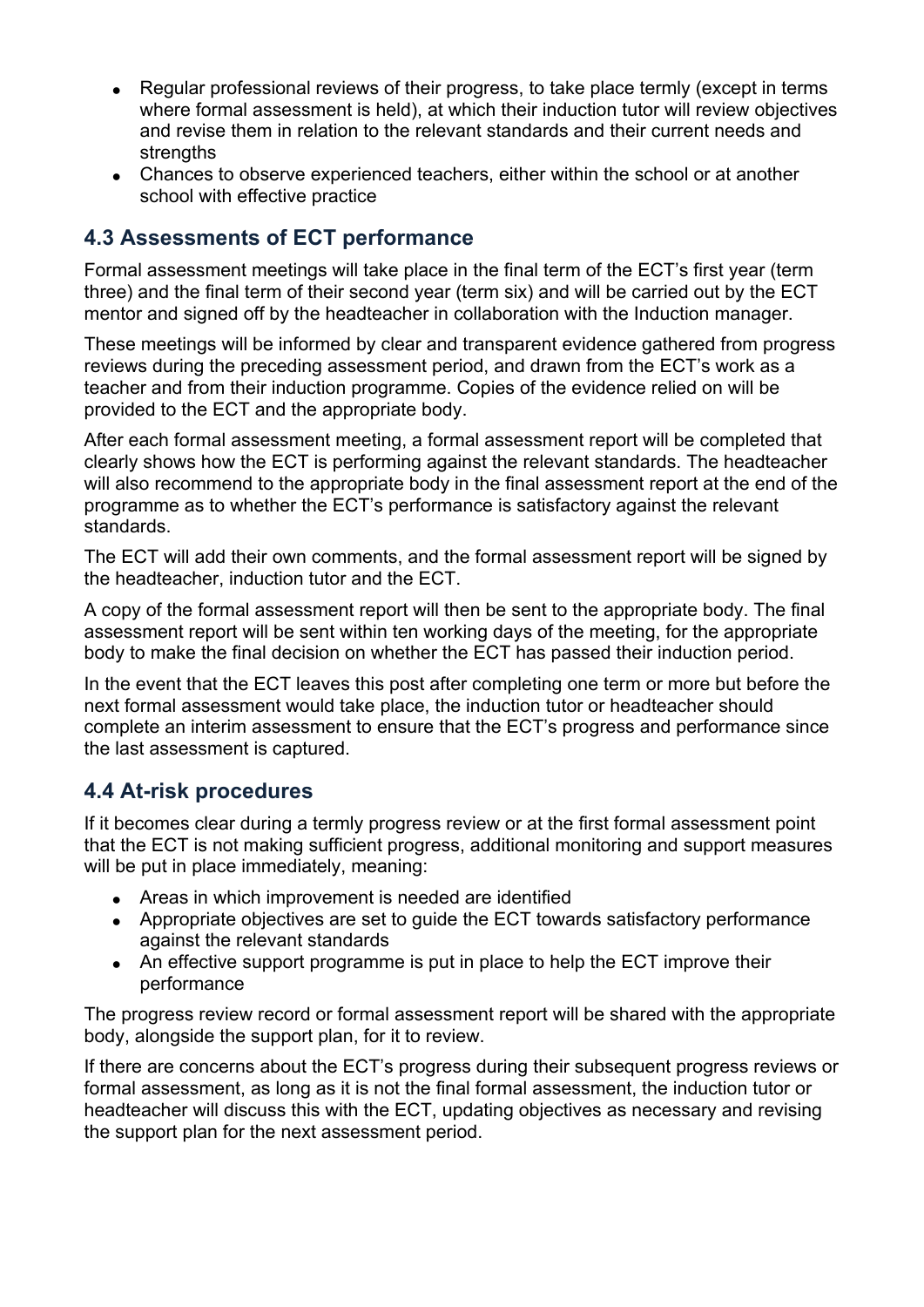## **5. Roles and responsibilities**

#### **5.1 Role of the ECT**

The ECT will:

- Provide evidence that they have QTS and are eligible to start induction
- Meet with their induction tutor at the start of the programme to discuss and agree priorities, and keep these under review
- Agree with their induction tutor how best to use their reduced timetable allowance and guarantee engagement with their ECF-based induction
- Provide evidence of their progress against the relevant standards
- Participate fully in the monitoring and development programme with the local teaching hub
- Participate in scheduled classroom observations, progress reviews and formal assessment meetings
- Agree with their induction tutor the start and end dates of the induction period, and the dates of any absences from work during the period
- Keep copies of all assessment reports

If the ECT has any concerns, they will:

- Raise these with their induction tutor as soon as they can: ECT's can also escalate any concerns to the induction manager
- Consult with their contact at the appropriate body at an early stage if there are difficulties in resolving issues with their induction tutor or within the school

#### **5.2 Role of the headteacher**

The headteacher will:

- Check that the ECT has been awarded QTS and whether they need to serve an induction period
- Agree, in advance of the ECT starting, who will act as the appropriate body
- Notify the appropriate body when an ECT is taking up a post and undertaking induction
- Make sure the ECT's post is suitable according to statutory quidance (see section 4.1 above)
- Make sure the induction tutor is appropriately trained and has sufficient time to carry out their role effectively
- Make sure the induction mentor is appropriately trained and has sufficient time to carry out their role effectively
- Make sure an appropriate ECF-based induction programme is in place
- Make sure the ECT's progress is reviewed regularly, including through observations and feedback of their teaching
- Make sure that formal assessments are carried out and reports completed and sent to the appropriate body
- Maintain and keep accurate records of employment that will count towards the induction period
- Make sure that all monitoring and record keeping is done in the least burdensome and most streamlined way
- Make the governing board aware of the support arrangements in place for the ECT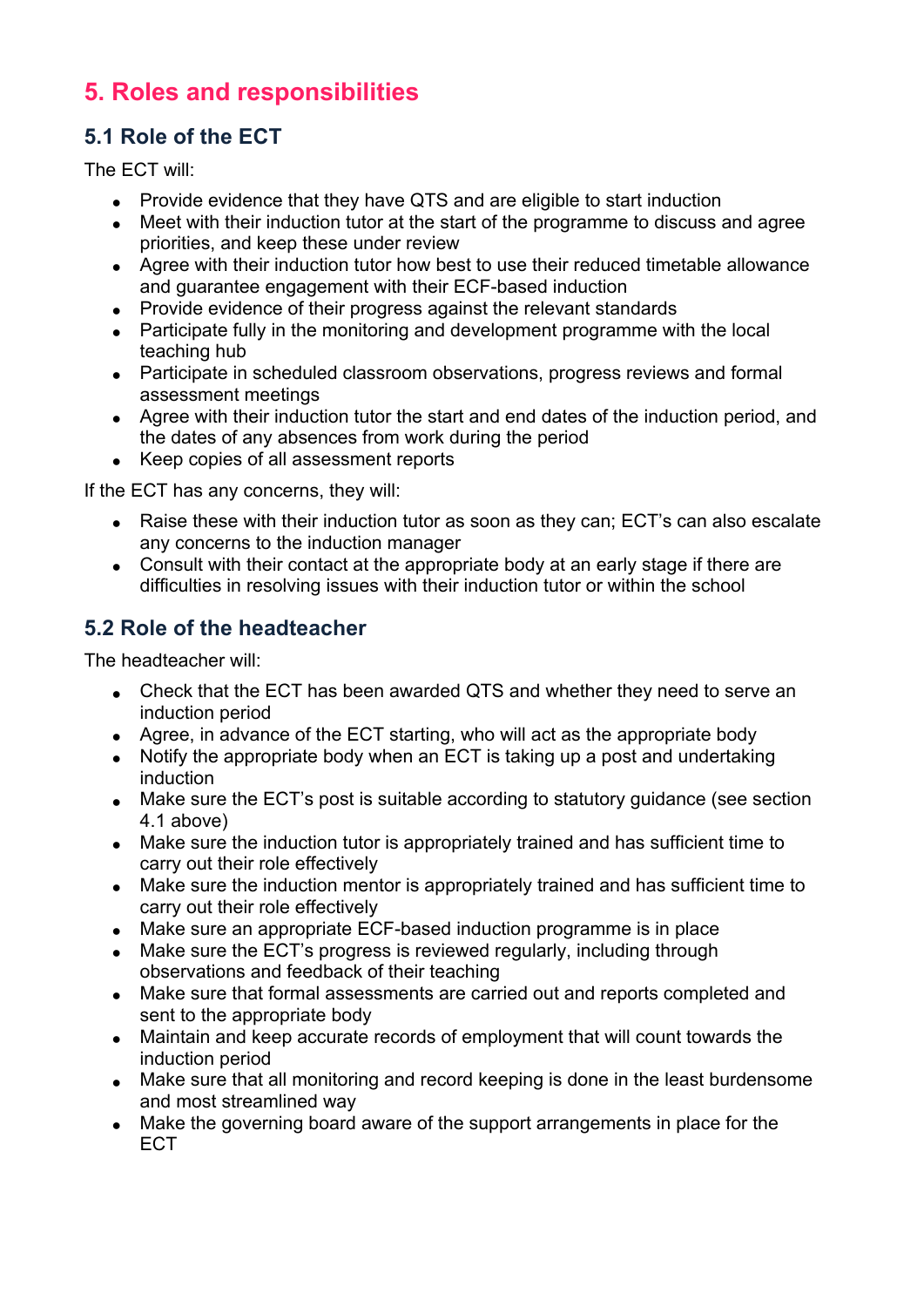- Make a recommendation to the appropriate body on whether the ECT's performance against the relevant standards is satisfactory
- Participate in the appropriate body's quality assurance procedures of the induction programmes
- Keep all relevant documentation, evidence and forms on file for six years

#### **5.3 Role of the induction tutor**

The induction tutor will:

- Provide quidance and effective support to the ECT (with the appropriate body where necessary)
- Carry out regular progress reviews throughout the induction period
- Undertake one formal observation on each ECT during their induction period
- Undertake one formal assessment meeting during the induction period, coordinating input from other colleagues as appropriate
- Carry out progress reviews in terms where a formal assessment doesn't occur
- Inform the ECT following progress reviews of their progress against the relevant standards, and share records with the ECT, headteacher and relevant body
- Inform the ECT during the formal assessment meeting of the judgements to be recorded on their formal assessment record and invite the ECT to add their own comments
- Make sure that the ECT's teaching is observed and feedback is provided
- Make sure the ECT is aware of how they can raise concerns about their induction programme or their personal progress, both within and outside of the school
- Take prompt, appropriate action if the ECT appears to be having difficulties
- Make sure that all monitoring and record keeping is done in the least burdensome way and that ECTs are not asked for any evidence that requires the creation of new work

#### **5.4 Role of the induction mentor**

The induction mentor will:

- Regularly meet with the ECT for structured mentor sessions to provide targeted feedback
- Work with the ECT, and colleagues within the school who are involved in the ECT's induction, to help make sure the ECT receives a high-quality ECF-based programme
- Provide, or arrange, effective support including subject-specific, phase-specific, coaching and/or mentoring
- Act promptly and appropriately if the ECT appears to be having difficulties

#### **5.5 Role of the governing board**

The local governing board will:

- Make sure the school complies with statutory guidance on ECT induction
- Be satisfied that the school has the capacity to support the ECT
- Make sure the headteacher is fulfilling their responsibility to meet the requirements of a suitable induction post
- Investigate concerns raised by the ECT as part of the school's grievance procedures